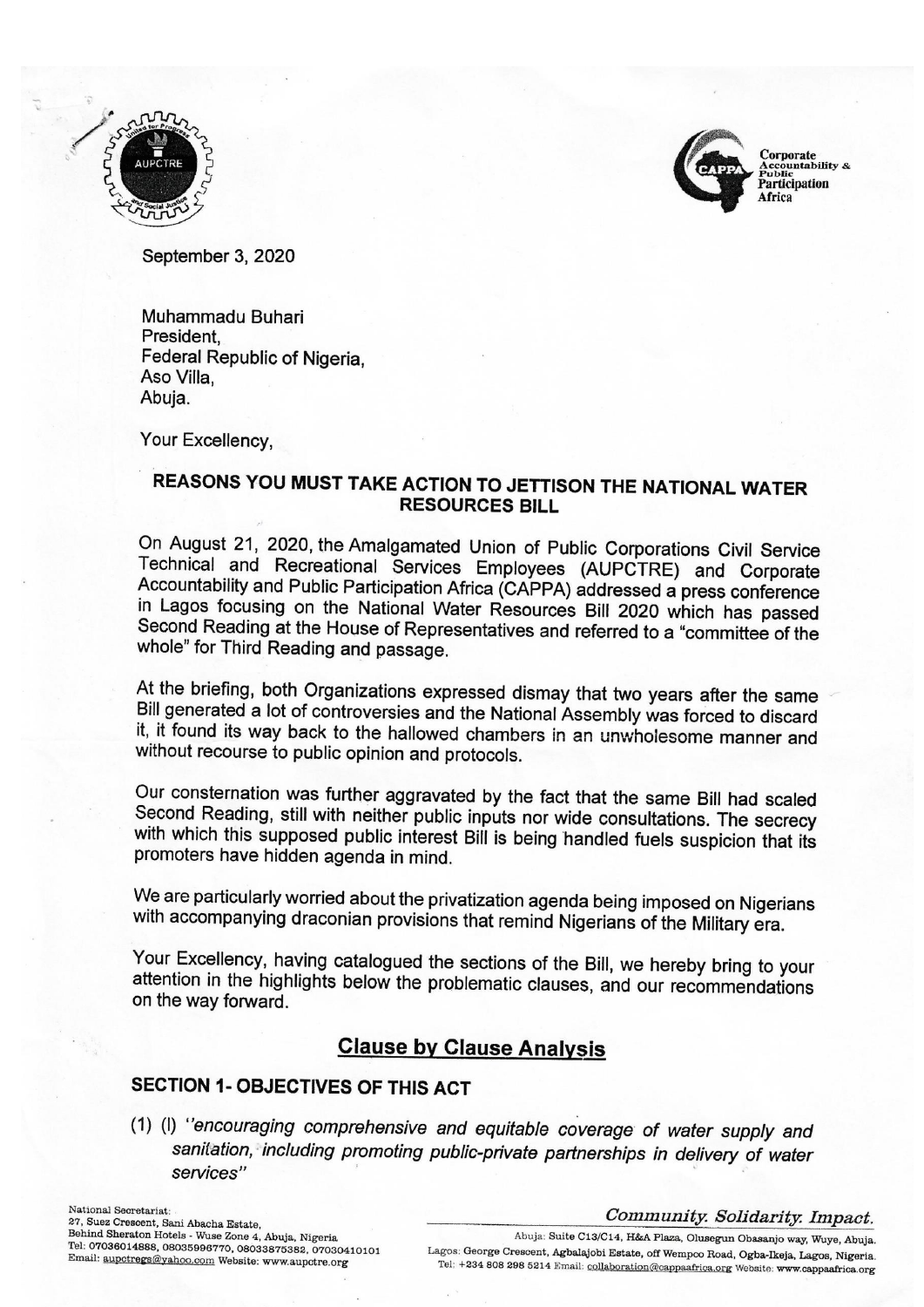(m) *''Promoting public-private partnerships in the development and management of water resources infrastructure''*

### **Observation**

Though on the surface of the Bill, it appears that Public-private partnership is beneficial and will only apply to infrastructural development of water resource, however, with deeper insight, it is impossible for private corporations to commit resources to the development of water without a measure of control and ownership. Private corporations, by their goal gun for profits, and will always act in their own interests to maximize such profits.

**Public-private partnership on the issue of water resources, control and distribution therefore will at best be inimical and counterproductive to the free access of private citizens to water as clearly admitted as a matter of right in previous sections of the Bill's objective.**

### **SECTION 2(2) – PUBLIC TRUSTEESHIP OF WATER**

*"There shall be no private ownership of water but the right to use water in accordance with the provisions of this Act''.*

#### **Observation**

**This provision contradicts the objective of free access and reduction of poverty as envisaged by Section 1 (1) (a). It is therefore counterproductive.**

### **SECTION 3 – ENTITLEMENT TO USE OF WATER**

*Notwithstanding the provisions set out in Section 2 of this Act, a person may, without a licence:* 

*(a) Take water from a water source to which the public has free access for the use of his household or for watering domestic livestock;* 

*(b) Use water for the purposes of subsistence fishing or for navigation to the extent that such use is not inconsistent with this Act or any other existing law;* 

*(c) Where a statutory or customary right of occupancy to any land exists, take or use water without charge from the underground water source, or if abutting the bank of any watercourse, from that water course, for reasonable household use, watering livestock and for personal irrigation not for commercial purposes; or* 

*(d) Store and use runoff water from a roof.*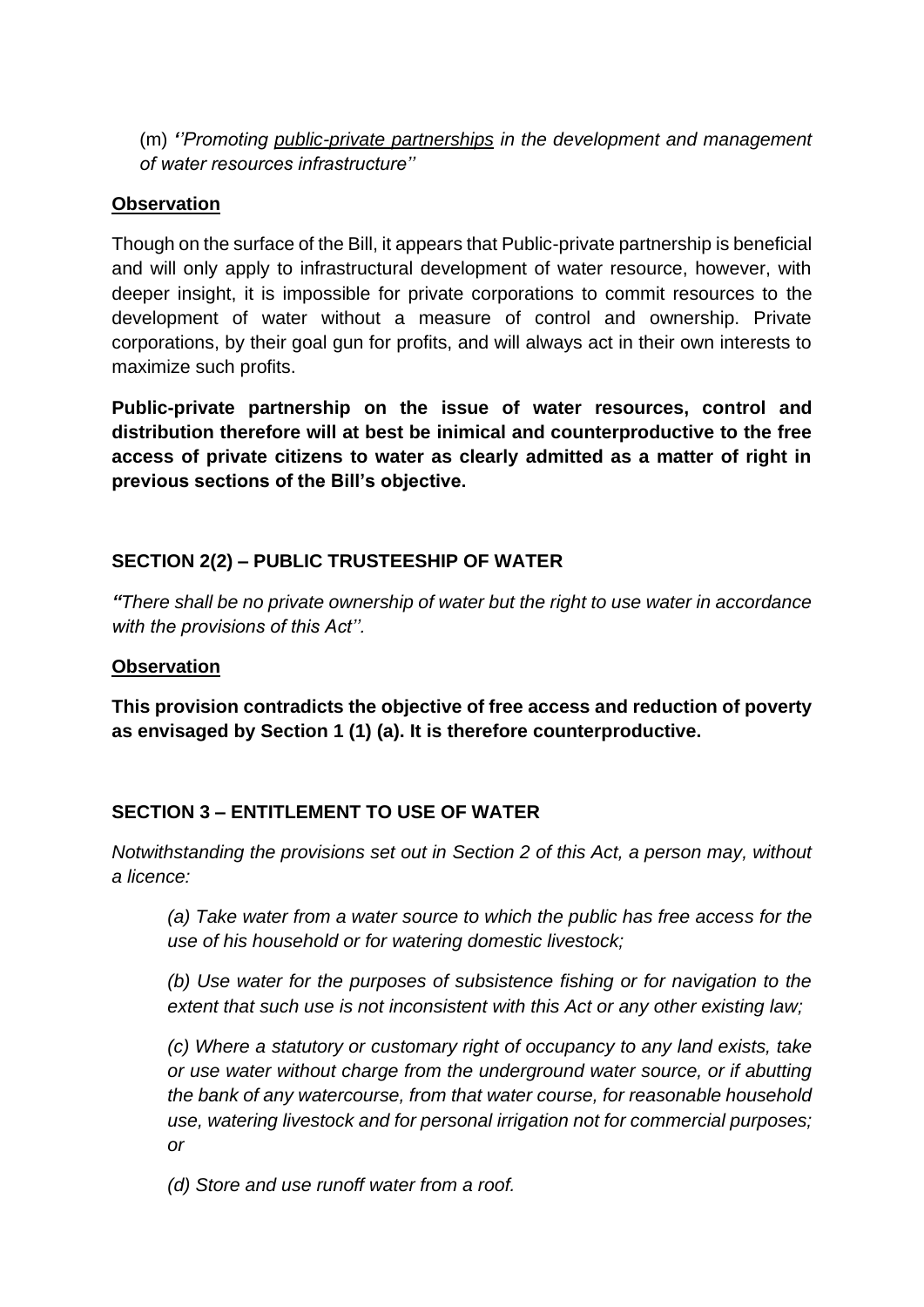**This section seems to take care of the trip of Section 2(2), which then must not be interpreted in isolation.**

### **SECTION 13 – FUNCTIONS OF THE MINISTER**

(1) (n) ''to promote all aspects of public-private partnerships in the development of water resources infrastructure''

### **Observation**

**Provision for public-private partnership in this provision bears the appearance of a positive** *mens reas* **(intention) as it is specific towards the '''development of water resources infrastructure''. However, the reality is that the private sector is profit-driven, therefore, it is naïve to take this at face value, knowing that there will be a measure of ownership and control as return on investment. This, in turn, will not favour the public (citizens), who may now have to pay through their noses to afford water. This is against the spirit of human rights.**

### **SECTION 22 – FUNCTIONS OF THE COMMISSION**

**(1)** (m) **''**Protect the interest of the public by ensuring that the provisions of this Act are carried out with due regard to public interest''

### **Observations**

- **1. This provision is evasive as to the monitoring mechanism for strict compliance by the agencies of government saddled with functions requiring protection of public interest.**
- **2. Too many agencies and bodies in this Act! Bearing in mind that there is already in existence, a Ministry of water resources, water corporation, as well as the Nigeria Hydrological Services Agency:**

| PART II,  | Sec.4 - National Council on Water Resources             |
|-----------|---------------------------------------------------------|
| PART III, | Sec. 10 – Ministry of Water Resources                   |
| Part IV,  | Sec. 15 - Nigeria Water Resources Regulatory Commission |
| Part IV,  | Sec. 17 - Governing Board of the Commission             |
| PART V,   | Sec. 48 - River Basin Development Authorities (RBDA)    |
| PART VI,  | Sec. 61 - Nigeria Hydrological Services Agency          |
| PART VII, | Sec.81 - National Water Resources Institute             |
| PART VII, | Sec 82 - Governing Board of the Institute               |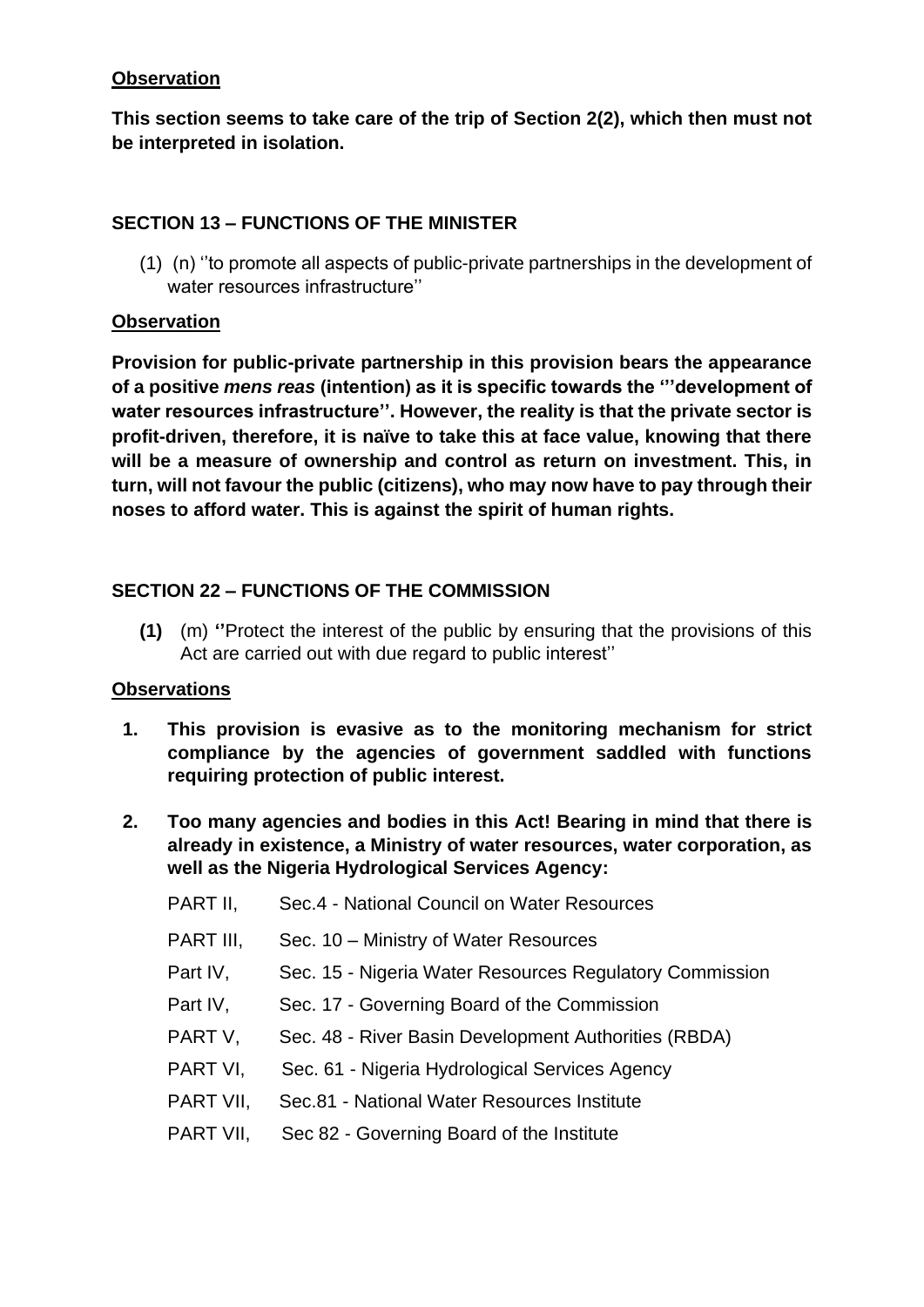- **3. Their existence may begin to conflict with overlapping duties and confusion of citizens as to the extent of powers those agencies, Bodies and Authorities.**
- **4. Additional yet avoidable government expenditure which is often a burden on taxpayers.**

### **SECTION 24 – COMMISSION NOT SUBJECT TO DIRECTION**

*''The Commission shall not be subject to the direction or control of any person in respect of the exercise of its functions, or the issuance of any report, or conduct of any inquiry, but shall be guided by policy approved by the Federal Executive Council and the provisions of this Act''.*

#### **Observation**

**This is an outrageous provision that vests too much power in the Commission and therefore subjects activities on water management and control to arbitrariness and possible political whims and caprices of FEC, depending on the composition per time, without an opportunity for checks.**

### **SECTION 89 – PROCEDURE IN RESPECT OF SUIT AGAINST THE INSTITUTE**

**(1) ''***No suit shall be commenced against the Institute before the expiration of a period of 1 month after the service of a written notice of intention to commence on the Institute by the intending plaintiff or his agent.*

#### **Observation**

**Lawsuits should ordinarily follow their due filling process and timeline as stipulated in relevant legislation and civil procedure. Otherwise, that amounts to violation of citizens' rights.**

#### **Part IX- Licensing**

### **SECTION 98 – CONSIDERATIONS FOR ISSUE OF LICENCES AND GENERAL AUTHORIZATION**

(1) *Subject to the provisions of Sections 3 and 110 of this Act, the use of water shall be subject to licensing provisions under this Part and relevant regulations.*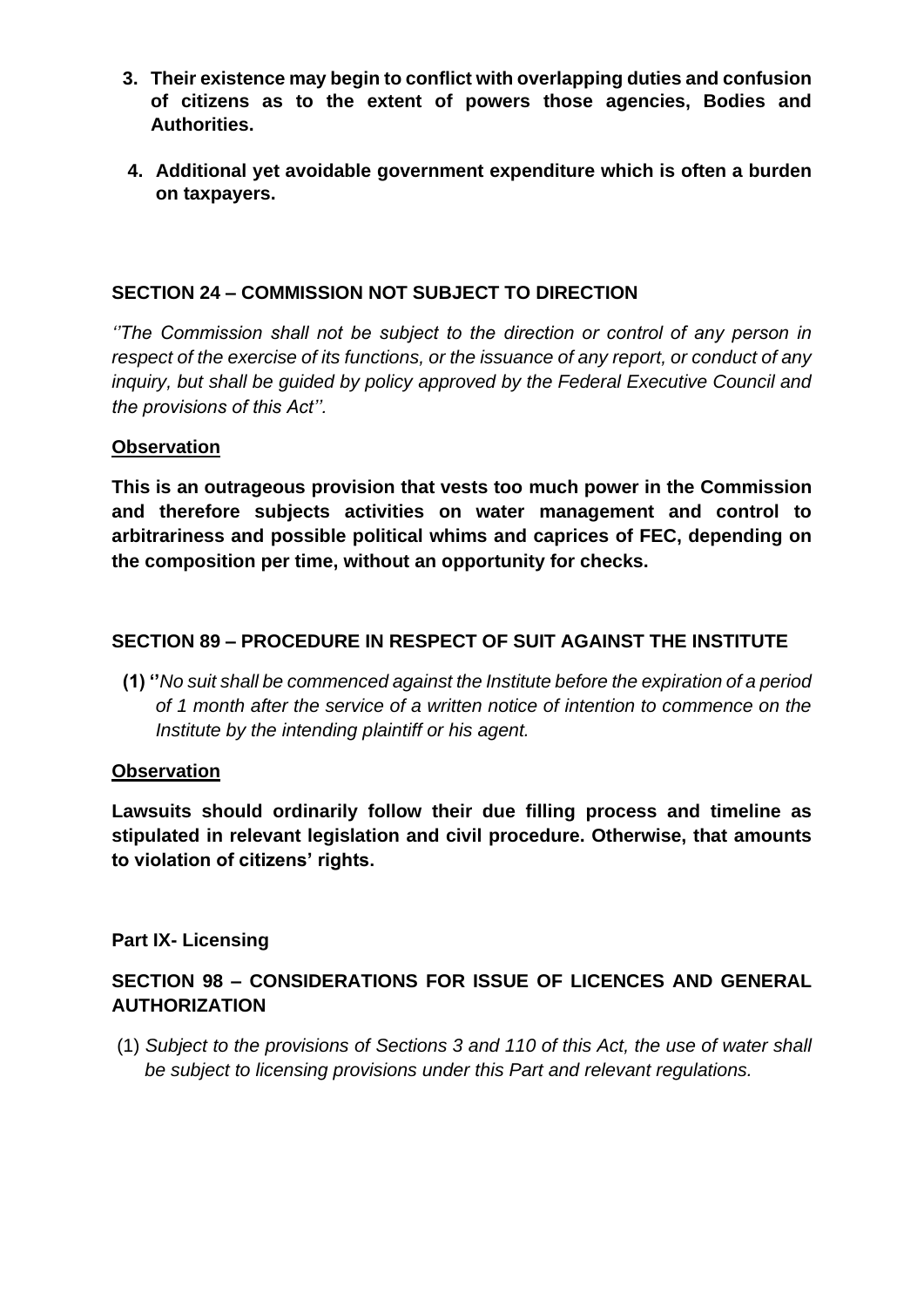**The use of water cannot be subject to licensing. That would amount to a breach of citizens' right to water.**

### **SECTION 104 – EMERGENCY POWERS IN CASE OF SHORTAGE OF WATER**

(1) (b) *direct a person who has a supply of water in. excess of his needs for domestic purposes to reduce the amount he is permitted to abstract under the terms of any licence or general authorization.*

#### **Observation**

**The provision of this proposed section amounts to a breach of peaceful enjoyment of private property/privacy of private citizen.**

#### **SECTION 104 - EMERGENCY POWERS IN CASE OF SHORTAGE OF WATER**

- (3) *An order under this Section may require or authorize-*
	- *(b) the entry on to any land by officers or agents of the Commission and such other measures at the Commission may consider necessary to overcome the shortage of water or effects of any accident.*
- (4) (a) *may take. possession of the water supply and operate any works of the person*

*concerned for the drawing, diversion, or use of water; and shall have and may*  exercise the person's rights in connection with them during the period of the *order.*

 (5) *It shall be the duty of any person exercising any powers under this section to do so with reasonable care and in such a manner as to cause as little damage as possible in so doing.*

#### **Observation**

## **The expression ''Reasonable care'' in this context is at best ambiguous and subjective. This increases the chances of abuse and arbitrary use of powers.**

(7) *Any person who contravenes any provision of this section commit an offence and liable, on first conviction to a minimum fine of 50,000 Naira or imprisonment for a period not exceeding 2 years, or to both such fine and imprisonment and in the case of a second or subsequent conviction to a minimum fine of 100,000 Naira or imprisonment for a period not exceeding 5 years or to both such fine and imprisonment.*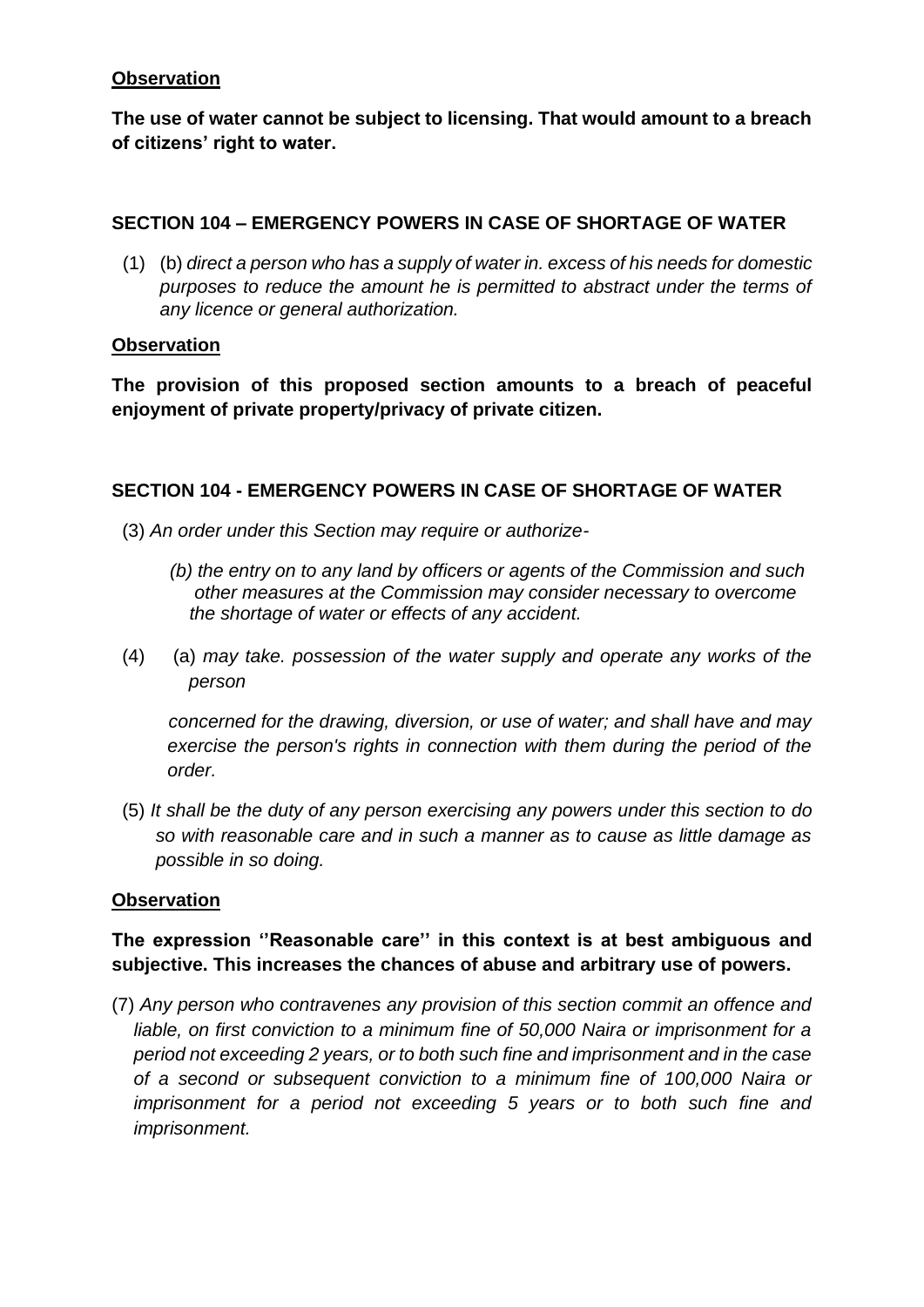**Subjecting citizens to imprisonment by civil legislation is arbitrary and against the spirit of Human Rights.**

### **SECTION 105 – CONDITIONS OF LICENCES**

- (1) *The Commission may attach conditions to every general authorization or licence- (iv) requiring the payment of water charges as provided for in Section 107 of this Act;*
	- *(v) requiring the licensee to provide or make water available to a person specified in the licence*
	- *(vi) in the case of a general authorization, requiring the registration of the water use with the responsible authority and the pay merit of a registration fee as a pre-condition of that use.*

#### **Observation**

**Water is a right and should not be charged, nor its use restricted for users. It is against the spirit of public interest to impose Water charges on private citizens.**

### **SECTION 107 – RENEWAL, REVIEW, VARIATION AND CANCELLATION**

- *(8) A licensee may, before the expiration of a licence, apply to the Commission for the renewal or amendment of a licence which shall be dealt with according to the same procedures and considerations as application for a new licence.*
- (9) *A licence may be cancelled, suspended, or varied by the Commission if the licensee-*

*(b) fails to make beneficial use of the water or any part thereof.*

#### **Observation**

**This provision is alarming. It is inequitable for a licensee to get a licence revoked for 'lack of use'.**

#### **SECTION 109 – GENERAL AUTHORIZATIONS**

(1) ''*The Commission may, subject to regulations made under this Act and conditions imposed, authorize all or any category of persons to use water by notice in the Gazette-*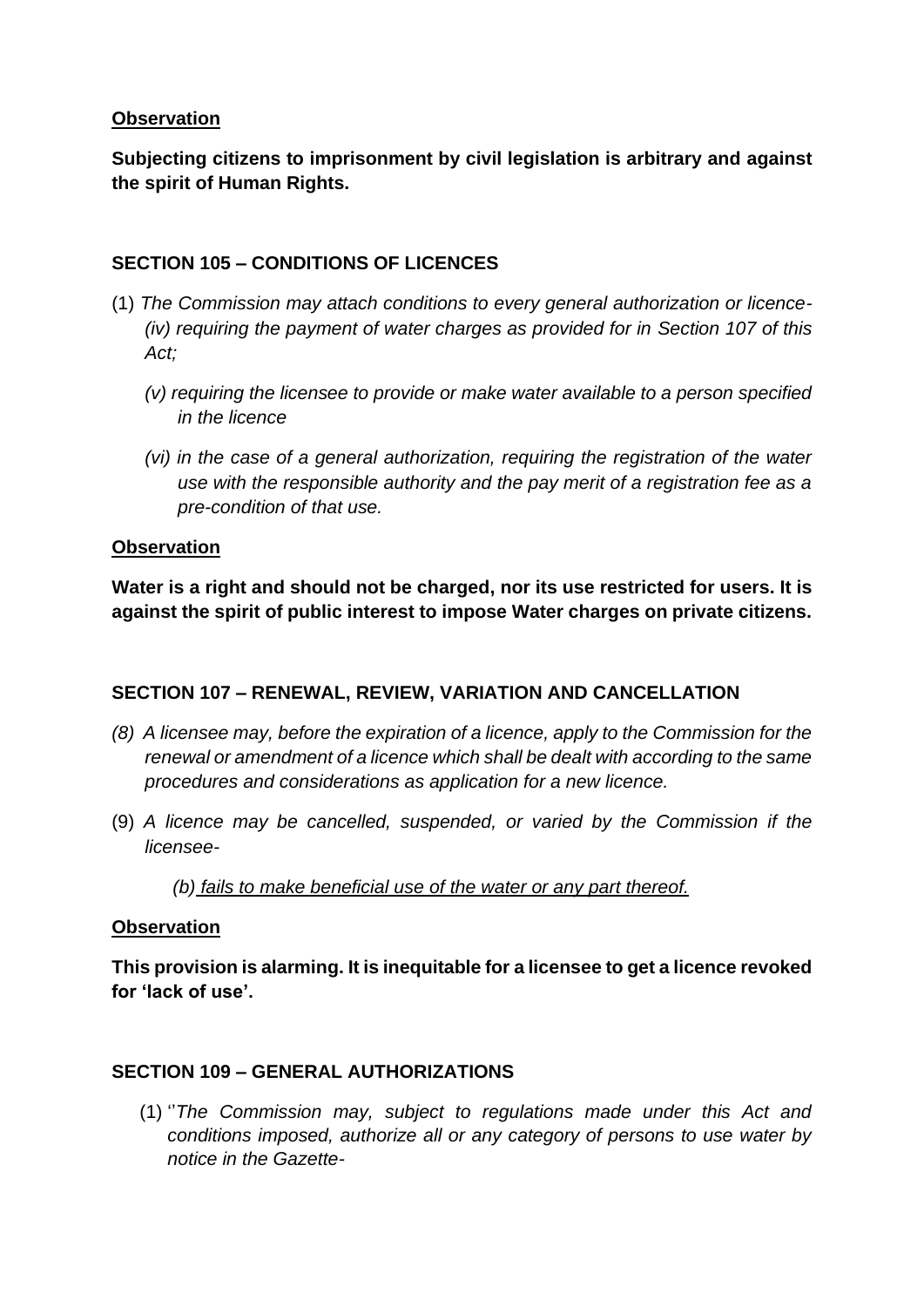*(a) generally;* 

- *(b) in relation to a specific water resource; or*
- *(c) within an area specified in the notice,*
- *(2) The notice referred to in subsection (1) of this section-*

*(a) shall state the geographical area in respect of which the general authorization will apply and the date upon which the general authorization*

#### **Observation**

**Citizens do not need to notify the Federal government or any other government at any tier about water on private surface.** 

### **SECTION 110 – CONTRAVENTION OF LICENCE PROVISIONS**

- (1) ''*Any person who contravenes the provisions of section 108(1) commits an offence and is liable on conviction to a fine of not less than 100, 000 Naira or to imprisonment for a period of 2 years or to both such fine and imprisonment''.*
- (2) *The Commission shall have the authority to order any person who contravenes section 108 (1) of this Act to cease such activities and to make such other orders as may be deemed necessary to prevent continuation or reoccurrence of the contravention.*
- (3) *The Commission shall have the authority to penalize a licensee for violation of the terms and conditions of his license or to cancel or suspend such license in accordance with the provisions of this Act.*

#### **Observation**

**The Act lacks no such authority to order imprisonment on any citizen. That is a prerogative of a properly constituted court of law with requisite jurisdiction.**

### **Part XI – Borehole Drilling**

### **SECTION 120 – ISSUANCE OF DRILLERS' LICENCE**

*Subject to the provisions of this Act, no borehole driller, whether corporate or Individual shall commence borehole drilling business in Nigeria unless such driller has been issued a Water Well Driller's Licence issued by the Commission.*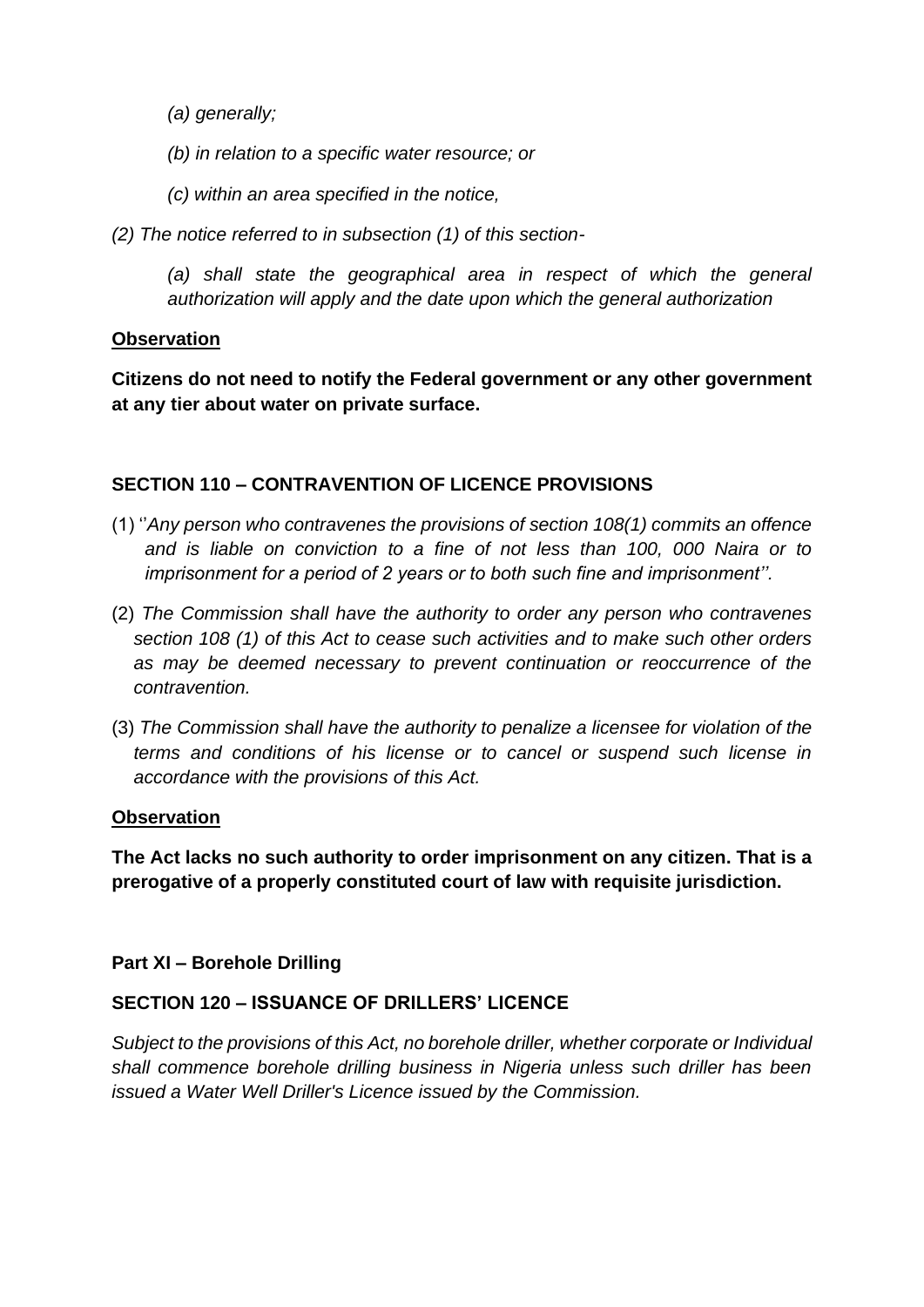**Private Citizens should not require a driller's licence before the can drill for private use.**

### **SECTION 121 – COMMERCIAL BOREHOLE**

- (1) *The owner of a borehole constructed for commercial purpose shall obtain a Permit for such Borehole from the commission, the permit shall prescribe the terms and conditions to be observed by the Owner.*
- (3) *A commercial borehole Permit shall be renewable every five years or such other period as the Commission may prescribe.*

### **Observation**

#### **It is inequitable to make merchants renew at a fee.**

### **SECTION 125 – ENTRY ONTO LAND IN FURTHERANCE OF DUTIES**

(2) *An authorized person' may, at any reasonable time and on production of their identity card or other instrument or certificate of designation if so required, enter a property with the necessary persons, vehicles, equipment and material in order to carry out routine inspections of the use of water or disposal of waste water under any authorization.*

#### **Observation**

**Regardless of the intendments of the draftsman, this provision will amount to invasion on property and privacy under the guise of legislation or regulation. It is at best a licence to arbitrary encroachment.**

(5) *The owner or person in-charge of any premises or other structure whatsoever, entered by an authorized person in pursuance of their duties under this section, shall give all reasonable assistance in their power to the authorised person and shall make available all such information as may be reasonably required for the purpose of this Act.*

#### **Observation**

**This provision is tantamount to bullying of private citizens. An otherwise equitable civil piece of legislation will not compel citizens to assist an agent of government in carrying out an invasion on their own properties**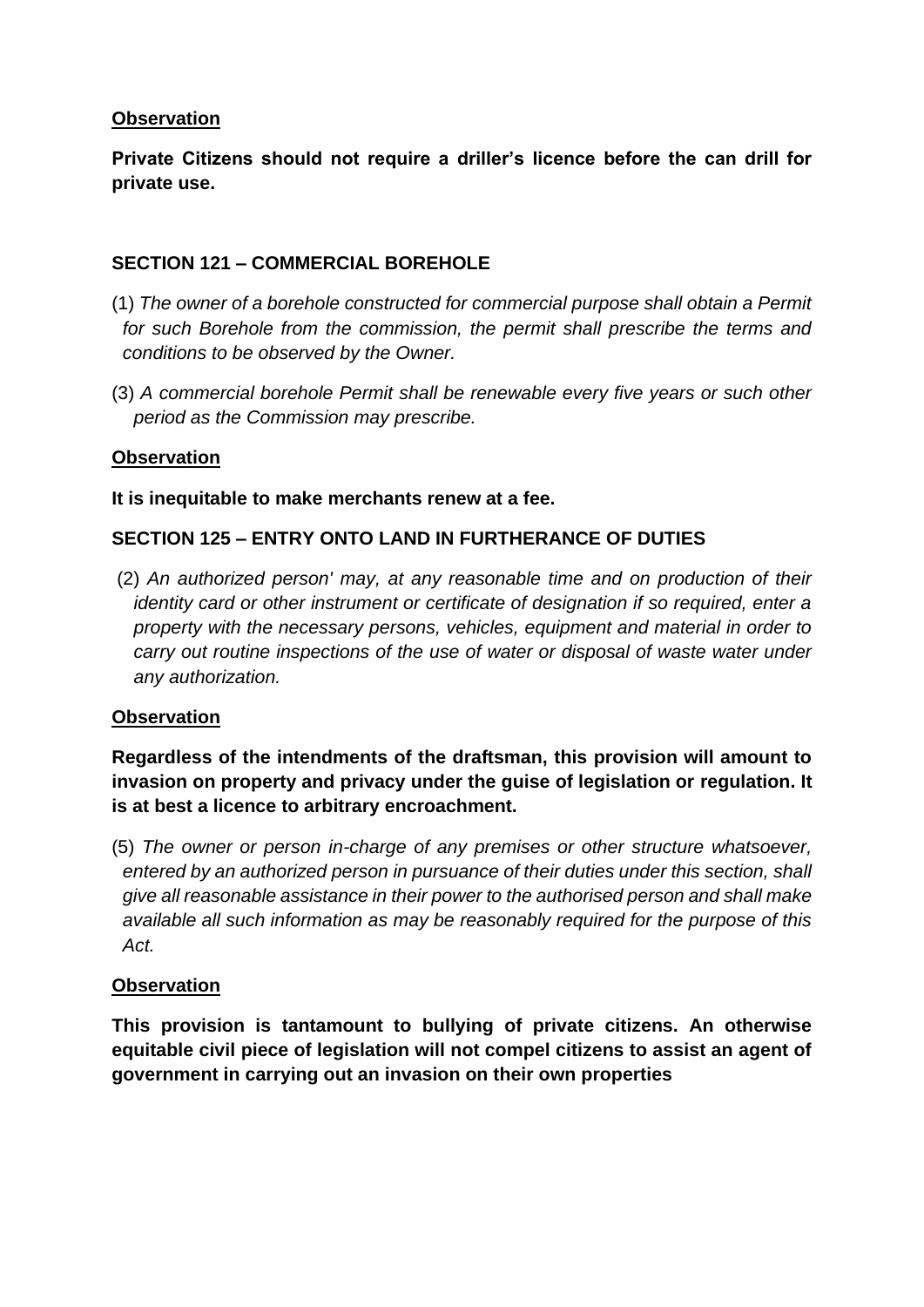### **SECTION 129 – EXEMPTION FROM LIABILITY**

No liability shall attach to the Commission an Authority or any Member or employee of these institutions for any loss or damage sustained by any person as a result of the bona fide exercise or performance of any function which by or in terms of this Act is conferred or imposed upon the Commission or Authority.

### **Observation**

**Contravention of Labour law/ Employee compensation provisions.**

### **SECTION 131 – NON-COMPLIANCE**

(1) *No person shall-* 

*(a) use water otherwise than as permitted under this Act;*

### **Observation**

**Restricting the purpose of private water use is an overbearing provision. The Act cannot possibly successfully exhaust the list of usage of water.**

# **Summary of Analysis**

A peripheral look at this Bill would suggest a good intention rooted in sheer eagerness of government for equity in the distribution of water resources. However, a further critical look beneath the sugar-coated disguise into each clause of the Bill would reveal a deeper intention, which is not positive:

- 1. This Bill, if allowed to scale through with its current intent and imperfections, would result in dispossessing Nigerian citizens of their inherited and cultural rights to water. This is by no means a humane venture.
- 2. Establishment of new Federal Government Commission, Institute and Boards to take over the responsibilities of the States on water resources within territorial jurisdiction which is their States. This once again runs contrary to the spirit if true federalism.
- 3. Close to 50 million Nigerians still rely, exclusively, on surface water sources to meet their domestic needs, it is therefore the primary responsibility of government to provide water and ensure effective distribution rather than abrogate such responsibilities while further creating obstacles for average private water users through the guise of stringent regulations.
- 4. It is quite interesting that the Objectives of the Bill, as contained in Part I include: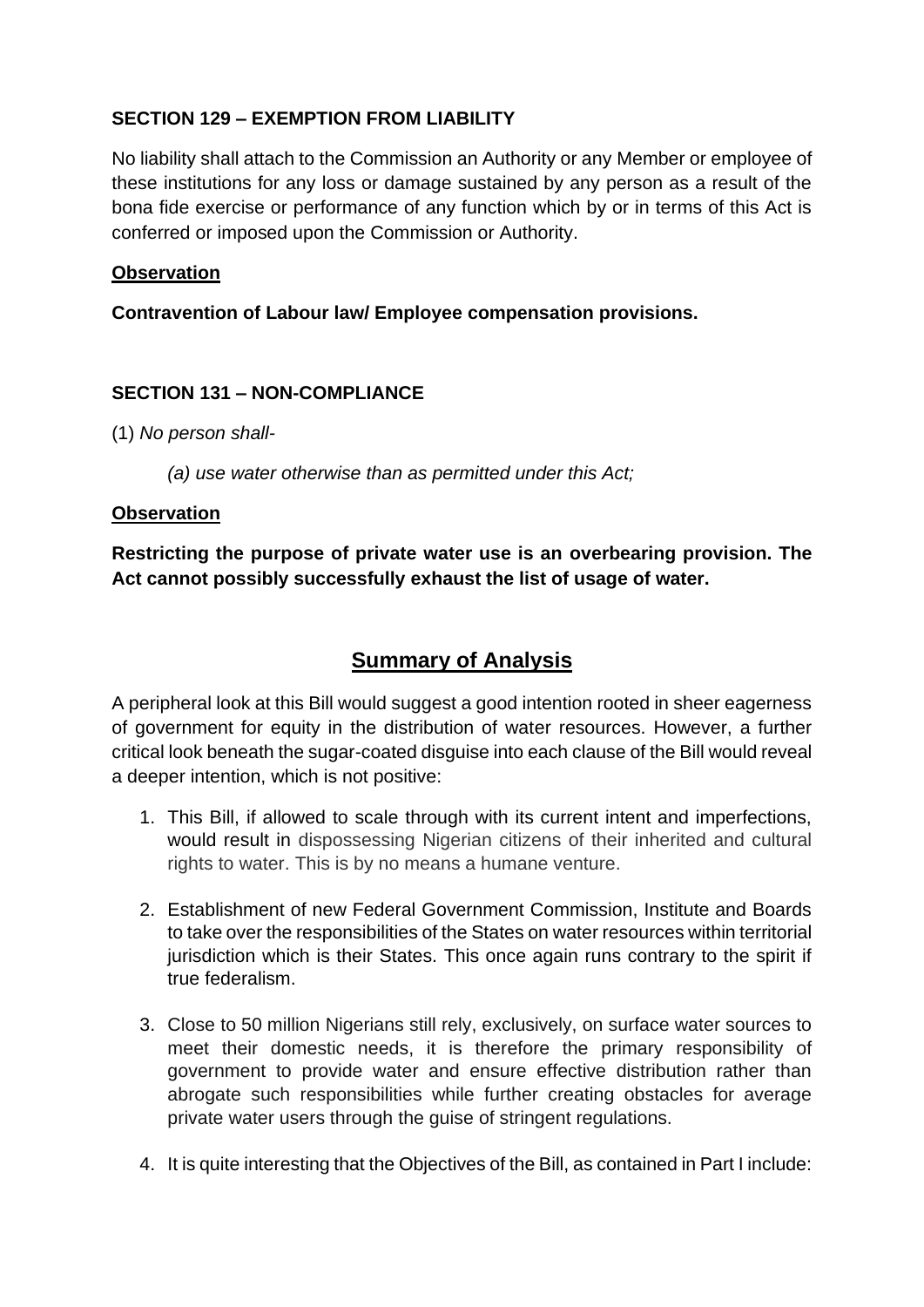Section 1(1) (a) *''citizens' right of access to clean water and sanitation'';*

Section 1(1) (c) *''promoting equitable and affordable access to water and reducing poverty''*

The above-highlighted provisions clearly admit as well as recognize access to water as a matter of right for the citizen as opposed to being a privilege. However, from careful perusal, it is apparent that the provisions of the same Bill are not in tandem with the listed objectives.

### **Conclusion**

On July 28, 2010, through Resolution 64/292, the United Nations General Assembly recognized in explicit terms, the human right to water and sanitation and acknowledged that clean drinking water and sanitation are essential to the realisation of all human rights. The Resolution demanded that Nation States, especially developing countries (Nigeria inclusive), provide safe, clean, accessible, and affordable drinking water and sanitation for all. The Committee on Economic, Social and Cultural Rights had, prior to that declaration adopted General Comment No.15 on the right to water, with Article I.1 specifically stating that *"The human right to water is indispensable for leading a life in human dignity. It is a prerequisite for the realization of other human rights"*. Comment No. 15 also defined the right to water as the right of everyone to sufficient, safe, acceptable, and physically accessible and affordable water for personal and domestic uses.

In the light of these collective declarations therefore, it is primarily obligatory for government to ensure equitable access to water by the populace, especially the most disadvantaged- regardless of economic status.

This Bill however fails that required obligation to integrate the tenets of Human Right to water by falling short in prioritizing the normative elements of accessibility, affordability and availability of water as mutually exclusive components of the Human Rights to water by ordinary Nigerian citizens.

#### **WAY FORWARD**

Mr. President, we request that you use your good office to recall the current contentious document from the legislative quarters and kickstart a fresh process which will entail consultation with the good people of Nigeria from the initial stages through the entire process at the National Assembly.

We believe that such move will birth a truly inclusive and people-oriented legislation that will entrench equitable access to water resources.